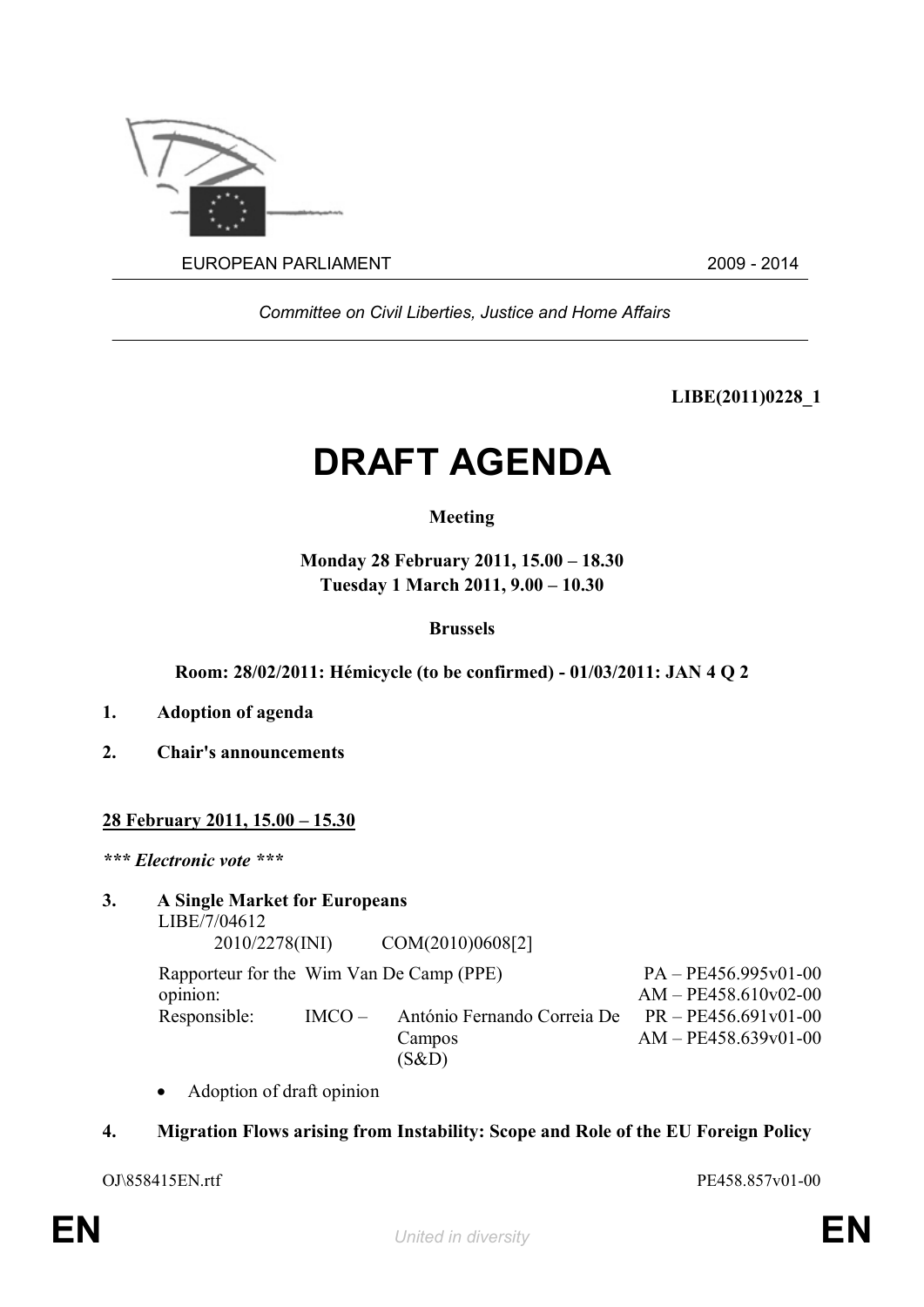LIBE/7/04563 2010/2269(INI)

| Rapporteur for the Franziska Keller (Verts/ALE) |                                   | $PA - PE456.656v01-00$ |
|-------------------------------------------------|-----------------------------------|------------------------|
| opinion:                                        |                                   | $AM - PE458.489v01-00$ |
| Responsible:                                    | $AFET^*$ – Fiorello Provera (EFD) | $PR - PE454.355v02-00$ |
|                                                 |                                   | $AM - PE456.965v01-00$ |

- Adoption of draft opinion
- **5. 2009 discharge: EU general budget, Section III Commission** LIBE/7/03674

2010/2142(DEC) SEC(2010)0963[01] – C7-0211/2010 Rapporteur for the Simon Busuttil (PPE) opinion: PA – PE454.527v01-00 AM – PE458.523v01-00 DT – PE454.719v01-00 Responsible: CONT – Jorgo Chatzimarkakis (ALDE) PR – PE450.662v01-00

Adoption of draft opinion

#### **6. 2009 discharge: European Union Agency for Fundamental Rights** LIBE/7/04037 2010/2168(DEC) SEC(2010)0963[12] – C7-0228/2010

Rapporteur for the Simon Busuttil (PPE) PA – PE454.528v02-00 opinion: Responsible: CONT – Georgios Stavrakakis (S&D) PR – PE450.717v01-00

Adoption of draft opinion

### **7. 2009 discharge: European Monitoring Centre for Drugs and Drug Addiction** LIBE/7/04039

2010/2169(DEC) SEC(2010)0963[13] – C7-0229/2010

|              | Rapporteur for the Simon Busuttil (PPE) |                                            | $PA - PE454.529v02-00$ |
|--------------|-----------------------------------------|--------------------------------------------|------------------------|
| opinion:     |                                         |                                            | $AM - PE458.524v01-00$ |
| Responsible: |                                         | $CONT - \text{Georgios Stavrakakis (S&D)}$ | $PR - PE450.726v01-00$ |

Adoption of draft opinion

## **8. 2009 discharge: EUROJUST**

#### LIBE/7/04048

2010/2174(DEC) SEC(2010)0963[18] – C7-0234/2010

Rapporteur for the Simon Busuttil (PPE) PA – PE454.530v02-00 opinion: AM – PE458.525v01-00 Responsible: CONT – Georgios Stavrakakis (S&D) PR – PE450.725v01-00

Adoption of draft opinion

## **9. 2009 discharge: European Police College**

## LIBE/7/04062

2010/2181(DEC) SEC(2010)0963[26] – C7-0241/2010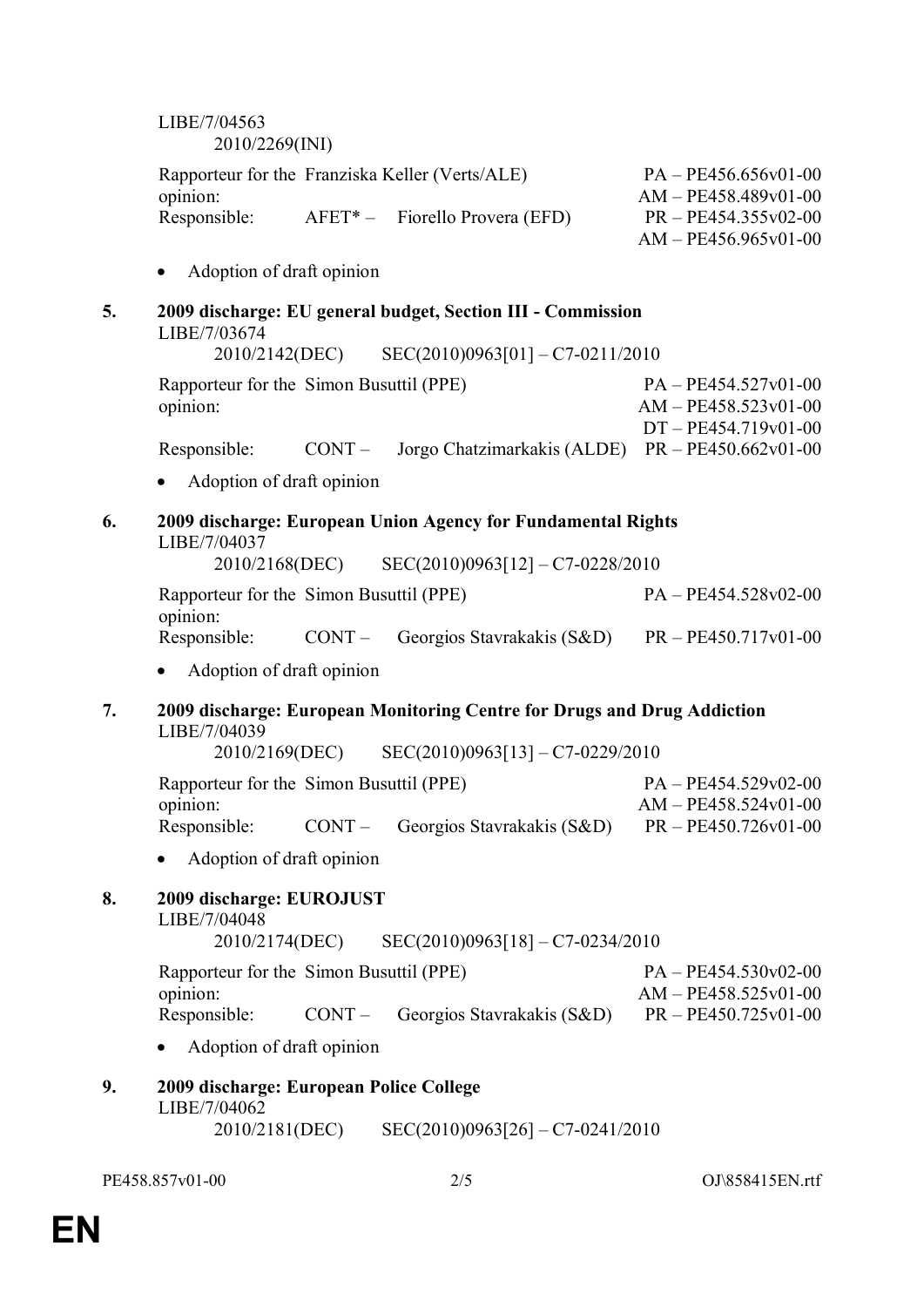| Rapporteur for the Simon Busuttil (PPE) |                                            | $PA - PE454.531v02-00$ |
|-----------------------------------------|--------------------------------------------|------------------------|
| opinion:                                |                                            | $AM - PE458.471v01-00$ |
| Responsible:                            | $CONT - \text{Georgios Stavrakakis (S&D)}$ | $PR - PE450.703v01-00$ |

- Adoption of draft opinion
- **10. 2009 discharge: European Agency for the Management of Operational Cooperation at the External Borders (FRONTEX)**

LIBE/7/04065

2010/2182(DEC) SEC(2010)0963[27] – C7-0242/2010 Rapporteur for the Simon Busuttil (PPE) opinion:  $PA - PE454.526v02-00$ AM – PE458.472v01-00 Responsible: CONT – Georgios Stavrakakis (S&D) PR – PE450.714v01-00

- Adoption of draft opinion
- **11. Implementation of Article 10 of the United Nations Firearms Protocol and establishing export authorisation, import and transit measures for firearms, their parts and components and ammunition** LIBE/7/03118

\*\*\*I 2010/0147(COD) COM(2010)0273 – C7-0138/2010 Rapporteur for the Véronique Mathieu (PPE) PA – PE456.611v01-00 opinion: AM – PE458.474v01-00 Responsible: INTA – Salvatore Iacolino (PPE) PR – PE452.853v01-00 AM – PE454.643v01-00

- Adoption of draft opinion
- *\*\*\* End of electronic vote \*\*\**

## **28 February 2011, 15.30 – 16.15**

**12. Minimum standards on procedures in Member States for granting and withdrawing international protection (recast)** LIBE/7/01412<br>\*\*\*I 2009/0165(COD)  $COM(2009)0554 - C7-0248/2009$ 

Rapporteur: Sylvie Guillaume (S&D) PR – PE452.774v01-00

AM – PE456.698v01-00 DT – PE445.899v01-00 DT – PE445.902v01-00

| Responsible: | $LIBE -$ |                          |
|--------------|----------|--------------------------|
| Opinions:    | JURI –   | Lidia Joanna Geringer De |
|              |          | Oedenberg $(S&D)$        |

• Consideration of amendments

### **28 February 2011, 16.15 – 16.45**

OJ\858415EN.rtf 3/5 PE458.857v01-00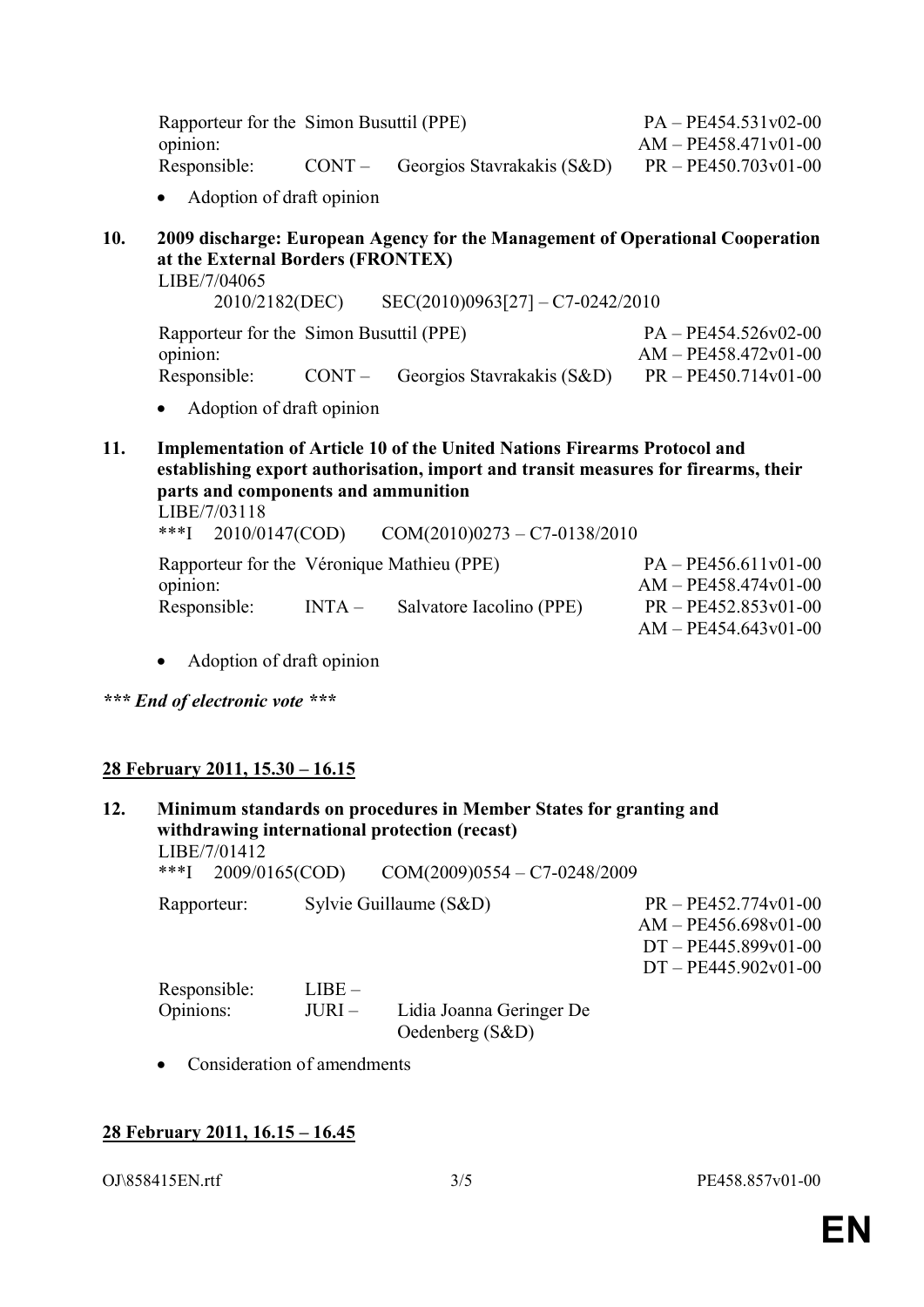| 13. | LIBE/7/05112                                                                                                   | Mandate for the trilogue on the 2012 Draft Budget<br>2011/2019(BUD) |                                                                                      |                                                  |  |  |
|-----|----------------------------------------------------------------------------------------------------------------|---------------------------------------------------------------------|--------------------------------------------------------------------------------------|--------------------------------------------------|--|--|
|     |                                                                                                                |                                                                     | Responsible: BUDG – Francesca Balzani (S&D)                                          | $DT - PE456.997v01-00$<br>$DT - PE458.538v01-00$ |  |  |
|     | Exchange of views<br>$\bullet$                                                                                 |                                                                     |                                                                                      |                                                  |  |  |
|     | 28 February 2011, 16.45 - 17.15                                                                                |                                                                     |                                                                                      |                                                  |  |  |
| 14. | Aviation security with a special focus on security scanners<br>LIBE/7/03641<br>2010/2154(INI)<br>COM(2010)0311 |                                                                     |                                                                                      |                                                  |  |  |
|     | opinion:<br>Responsible:                                                                                       | $TRAN -$                                                            | Rapporteur for the Judith Sargentini (Verts/ALE)<br>Luis De Grandes Pascual<br>(PPE) | $PA - PE458.487v01-00$                           |  |  |
|     | Consideration of draft opinion<br>$\bullet$<br>Decision on deadline for tabling amendments<br>$\bullet$        |                                                                     |                                                                                      |                                                  |  |  |
|     | 28 February 2011, 17.15 - 17.45                                                                                |                                                                     |                                                                                      |                                                  |  |  |
| 15. | <b>European Union's Internal Security Strategy</b><br>LIBE/7/04825<br>2010/2308(INI)                           |                                                                     |                                                                                      |                                                  |  |  |
|     | Rapporteur:                                                                                                    |                                                                     | Rita Borsellino (S&D)                                                                | $DT - PE458.597v01-00$                           |  |  |

Responsible: LIBE –

Consideration of working document

# **28 February 2011, 17.45 – 18.30**

### *In camera*

**16. Coordinators' meeting**

DT – PE458.598v01-00